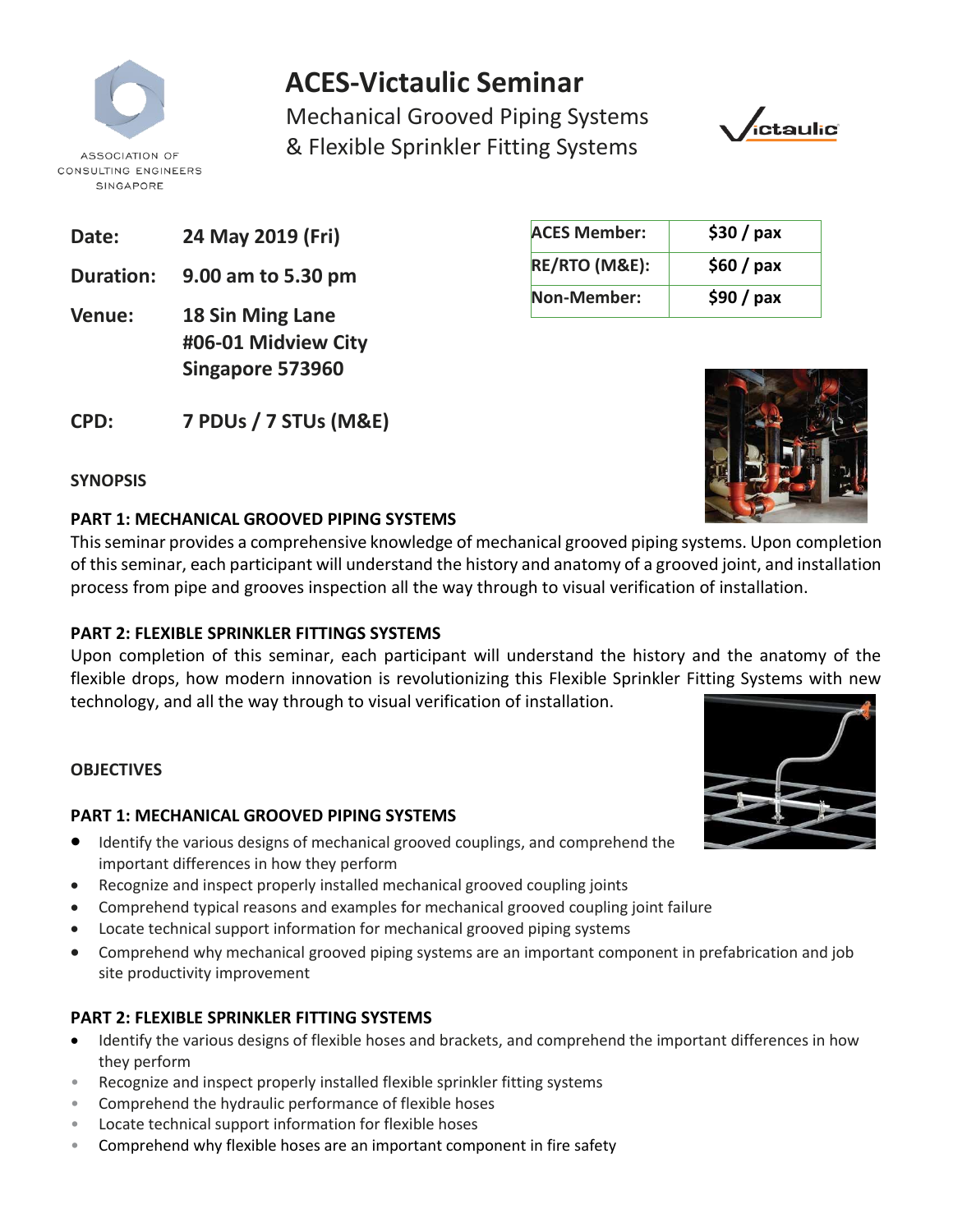#### **SPEAKER PROFILE**



**Kevin Li** is the application engineer group leader for Victaulic Asia Pacific Research and Development Center (ARDC).

In his role, Kevin is responsible for leading the Asia Pacific applications engineering team in supporting customers and Victaulic sales team. Kevin holds Bachelor Degree in Mechanical Engineering and focused on providing technical support for Victaulic Grooved Piping System Engineering and received on providing technical cappert for implementation in commercial buildings and industrial plants.

#### **PROGRAMME OUTLINE**

| <b>Time</b> | <b>Topic</b>                                                                                                                                                                                                                                                   |  |  |  |  |  |  |  |
|-------------|----------------------------------------------------------------------------------------------------------------------------------------------------------------------------------------------------------------------------------------------------------------|--|--|--|--|--|--|--|
| 8.45 am     | Registration                                                                                                                                                                                                                                                   |  |  |  |  |  |  |  |
| $9:00$ am   | PART 1: MECHANICAL GROOVED PIPING SYSTEMS<br>Introduction<br>$\bullet$<br>History of Mechanical Grooved Piping Systems<br>$\bullet$<br>Anatomy of A Mechanical Grooved Joint<br>$\bullet$<br>Various Designs of Mechanical Grooved Couplings<br>$\bullet$      |  |  |  |  |  |  |  |
| 10.30 am    | Light refreshments                                                                                                                                                                                                                                             |  |  |  |  |  |  |  |
| $10:45$ am  | PART 1: MECHANICAL GROOVED PIPING SYSTEMS (Continued)<br><b>Inspection and Commissioning</b><br>$\bullet$<br>Typical Reasons for Mechanical Grooved Joint Failure<br>$\bullet$<br>Proper Installation of Grooved Fittings, Valves and Accessories<br>$\bullet$ |  |  |  |  |  |  |  |
| 12.15 pm    | Lunch                                                                                                                                                                                                                                                          |  |  |  |  |  |  |  |
| 1.15 pm     | <b>PART 2: FLEXIBLE SPRINKLER FITTINGS SYSTEMS</b><br>Introduction<br>$\bullet$<br>History of Flexible Drop Technology<br>$\bullet$<br>Anatomy of a Flexible Drop<br>$\bullet$<br>Applications of a Flexible Drop                                              |  |  |  |  |  |  |  |
| 2.45 pm     | Light refreshments                                                                                                                                                                                                                                             |  |  |  |  |  |  |  |
| 3.00 pm     | PART 2: FLEXIBLE SPRINKLER FITTINGS SYSTEMS (Continued)<br><b>Inspection and Commissioning</b><br>$\bullet$<br>The Future of Flexible Drops<br>$\bullet$<br>Review Session / Q&A                                                                               |  |  |  |  |  |  |  |
| 5.30 pm     | <b>End of Seminar</b>                                                                                                                                                                                                                                          |  |  |  |  |  |  |  |